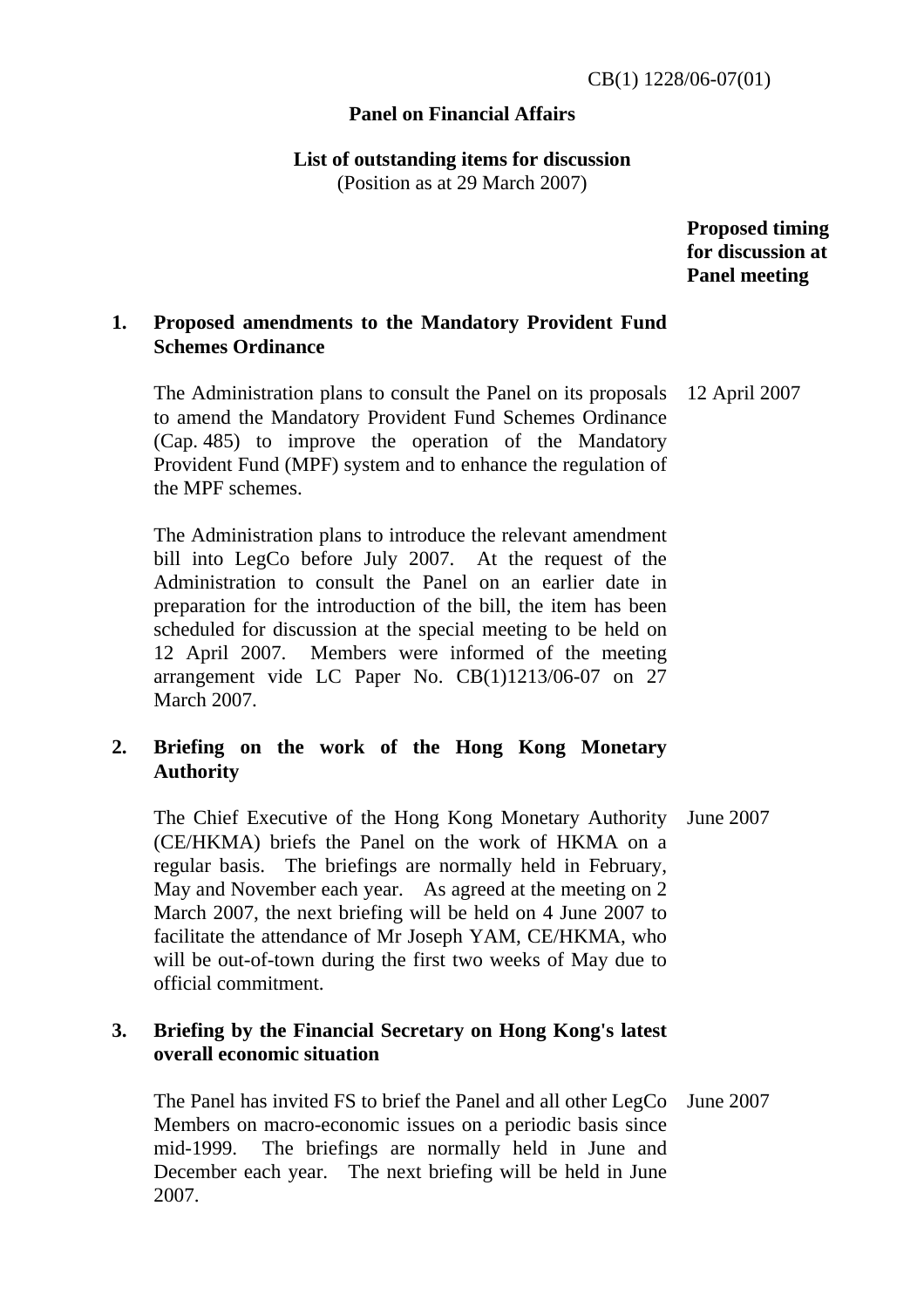#### **4. Progress of the work of the Financial Reporting Council**

 Following the enactment of the Financial Reporting Council Ordinance on 13 July 2006, the Administration has embarked on the preparatory work for the establishment of Financial Reporting Council (FRC). As pointed out by the Administration in the information paper for the special Panel meeting on 16 October 2006 (LC Paper No.  $CB(1)41/06-07(01)$ , it expects FRC to begin operation formally in early 2007. June 2007

 The Administration proposes to update the Panel on the work of the FRC at the Panel meeting in June 2007.

### **5. Issues relating to the listing of companies which are incorporated outside Hong Kong**

 At the Panel meeting held on 14 December 2006, Hon James TO drew the Panel's attention to a key initiative under the Strategic Plan for 2007-2009 announced by the Hong Kong Exchanges and Clearing Limited (HKEx) which seeks to open the equity listing regime to issuers from a broader range of overseas jurisdictions than at present. Mr TO had also referred to recent press report about the Memorandum of Understanding between HKEx and Kazakhstan regarding possible listing arrangements for Kazakhstan enterprises in Hong Kong. The Panel agreed with Hon James TO's suggestion to invited the Administration/HKEx to provide more information on the proposal for opening the equity listing regime, and if practicable, to brief members on the subject at the next regular meeting on 5 January 2007. To be confirmed

 In the Administration's reply dated 22 December 2006(LC Paper No.  $CB(1)589/06-07(02)$ , it advised that the proposal was still under consideration by HKEx and SFC and that it would be premature to discuss the proposal at the Panel meeting on 5 January 2007. HKEx will nevertheless provide a paper for members' information in the first quarter of 2007.

 The joint press release on "Joint policy statement regarding the listing of overseas companies" published by HKEx and SFC on 7 March 2007 was issued to members vide LC Paper No. CB(1)1101/06-07 (01) on 8 March 2007. The information paper provided by HKEx to the Panel was also issued to

- 2 -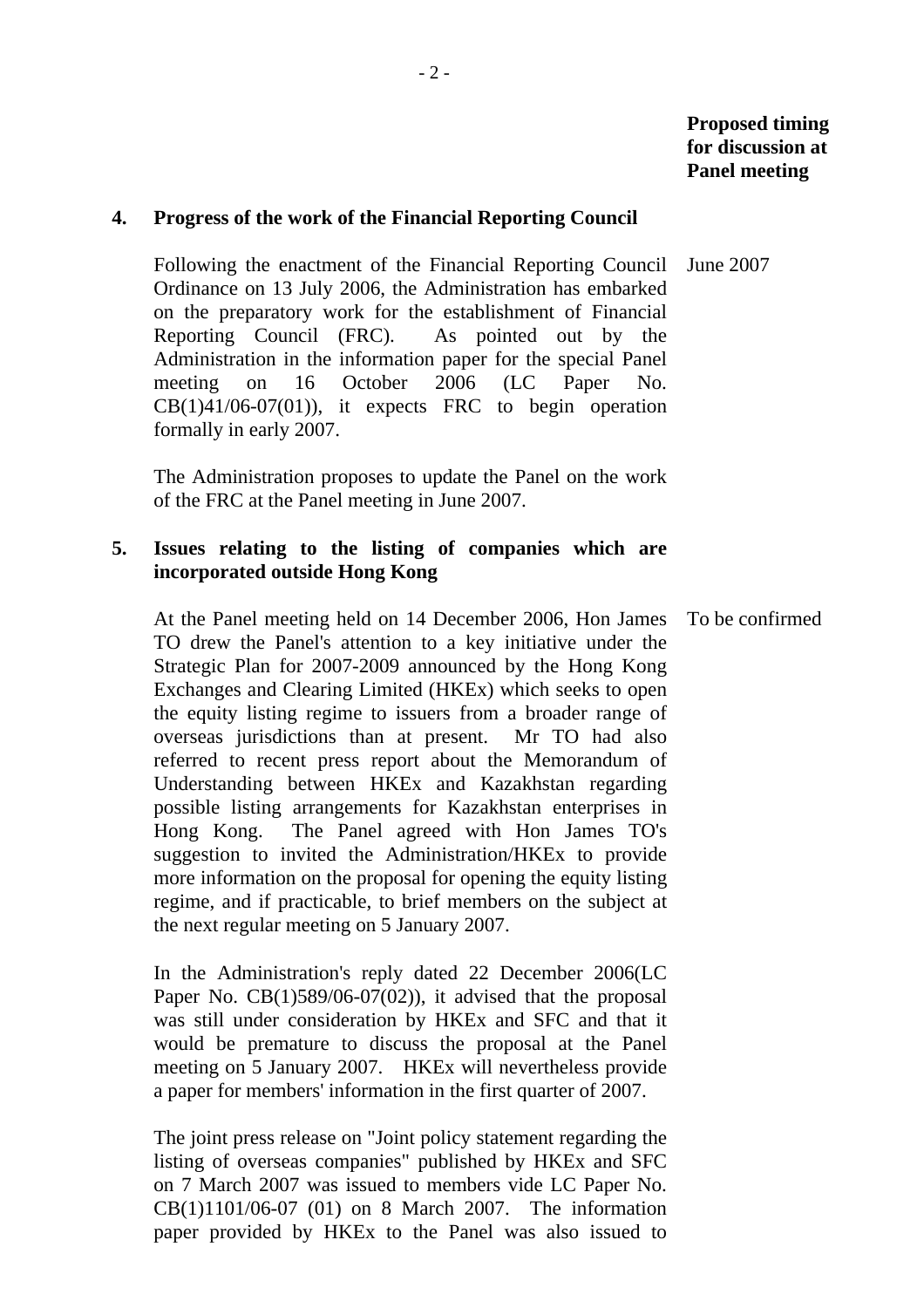members on 29 March 2007 (LC Paper No. CB(1)1270/06-07(01).

### **6. Conflict of interest issue involved in and after the listing of The Link Real Estate Investment Trust (The Link REIT)**

 The Panel discussed the above subject at its meetings on 14 December 2005 and 3 April 2006. On both occasions, Mr Paul CHENG, Chairman of the Board of Directors of The Link Management Limited (The Link), indicated in his written reply that due to other commitments, he was unable to attend the meeting. To be confirmed

 The Panel agreed on 3 July 2006 that Mr Paul CHENG and the Administration should be invited again to a meeting of the Panel to discuss the relevant issues to ascertain whether conflict of interests were involved in Mr Paul CHENG's two roles, i.e. the Chairman of the Board of Directors of The Link as well as a Senior Advisor to Deutsche Bank. Mr CHENG indicated in his written response dated 31 August 2006 that since he had already provided detailed answers, he did not feel that his attendance to be necessary, and that he was declining the Panel's invitation as a matter of principle, and not out of being disrespectful.

 At the Panel meeting on 6 November 2006, the motion proposed by Hon James TO that Mr Paul CHENG be invited again to a meeting of the Panel was negatived. However, another motion proposed by Hon James TO that Mr LEUNG Chin-man, the former Permanent Secretary for Housing, Planning and Lands (Housing), be invited to a meeting of the Panel was passed. In this connection, Mr LEUNG and other representatives of the Administration have been invited to attend the Panel meeting scheduled for 5 January 2007 and to provide written information.

 The Administration advised in its reply dated 7 December 2006 (LC Paper No. CB(1)472/06-07(02)) that it does not propose to nominate any representative to attend the Panel meeting on 5 January 2007 since it has already provided detailed responses on the subject at previous Panel meetings. Mr LEUNG Chin-man advised in his reply on the same day (LC Paper No.  $CB(1)472/06-07(03)$ ) that he cannot attend the Panel meeting on 5 January as he will be out of Hong Kong on

- 3 -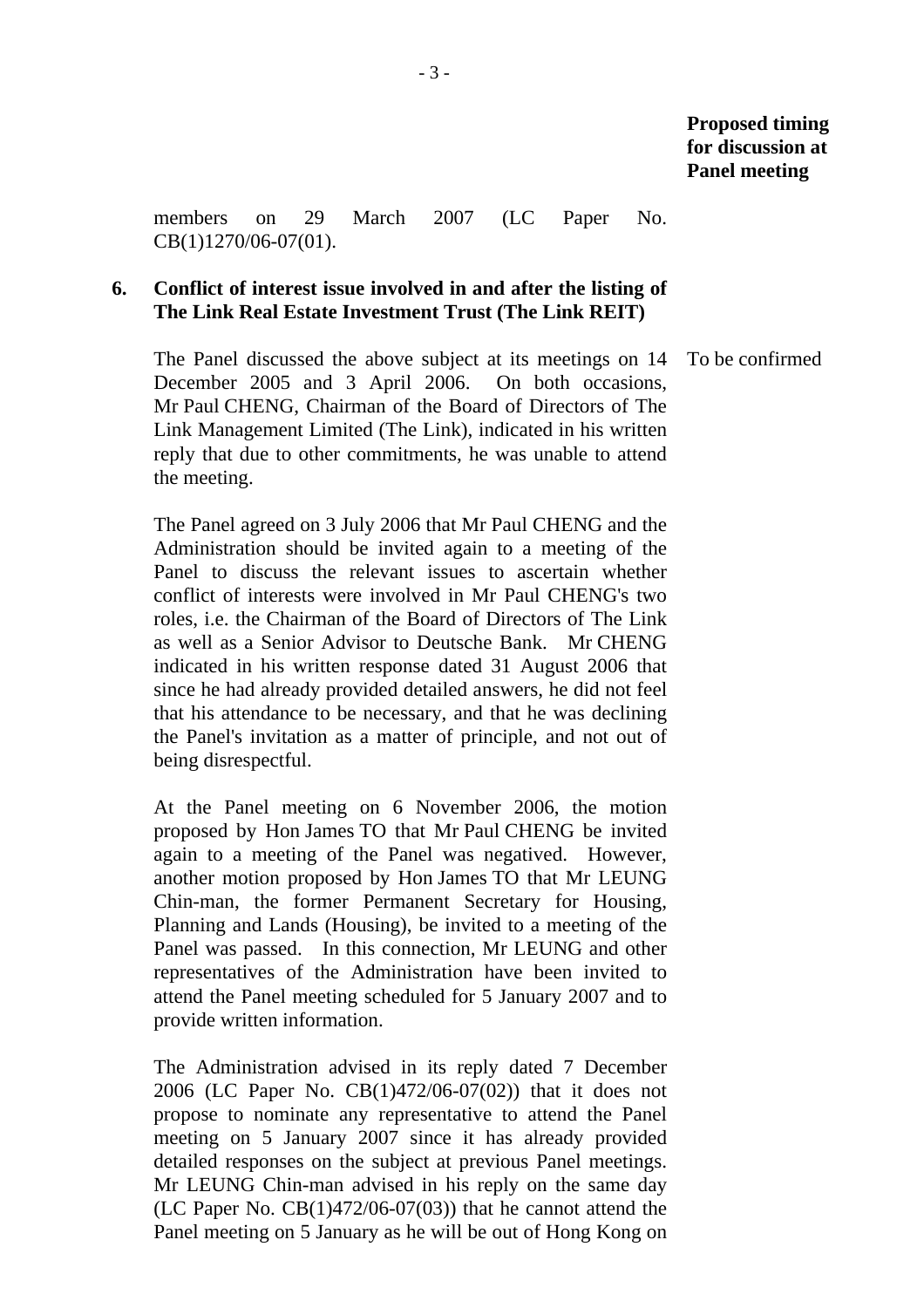that day. Nevertheless, Mr LEUNG has provided at the Annex to his letter a written response to the list of questions on the subject.

 As agreed at the Panel meeting on 14 December 2006, the Panel would invite Mr LEUNG Chin-man to attend a meeting of the Panel on a date convenient to him. At the Panel meeting on 5 January 2007, members noted that Mr LEUNG had replied that he was currently not in Hong Kong and would only be able to indicate a suitable timing for meeting with the Panel after checking his commitments upon his return in early 2007.

 In his latest email reply to the Secretariat, Mr LEUNG has advised that he can only ascertain his availability when he will stay in Hong Kong for a relatively longer period of time in about three to four months. Mr LEUNG has expressed his apology and indicated that he has nothing to add to his letter dated 7 December 2006. Members have been advised of the latest position vide LC Paper No CB(1)1025/06-07 on 27 February 2007.

#### **7. Consultation on reform to broaden the tax base**

 When the Panel was briefed on the "Consultation on reform to broaden the tax base" at its special meeting on 18 July 2006, Members noted that the Administration embarked on a nine-month public consultation on the proposal to broaden the tax base on the same day, including the proposed framework for introduction of a Goods and Services Tax (GST). The views and concerns expressed by Members at the special meeting were forwarded to the Administration for consideration and written response. The Administration's written response was issued to members vide LC Paper No. CB(1)2319/05-06(02) on 9 October 2006. Moreover, the list of further questions put forward by Hon SIN Chung-kai on 23 August 2006 and the Administration's written response were issued to members vide LC Paper Nos. CB(1)29/06-07(01) and (02) respectively on 11 October 2006.

 Given the complexity of the subject and the impact of GST on the public, some members suggested at the special meeting on 18 July 2006 that the subject be further discussed at meeting(s) of the Panel before the public consultation ended in March

To be confirmed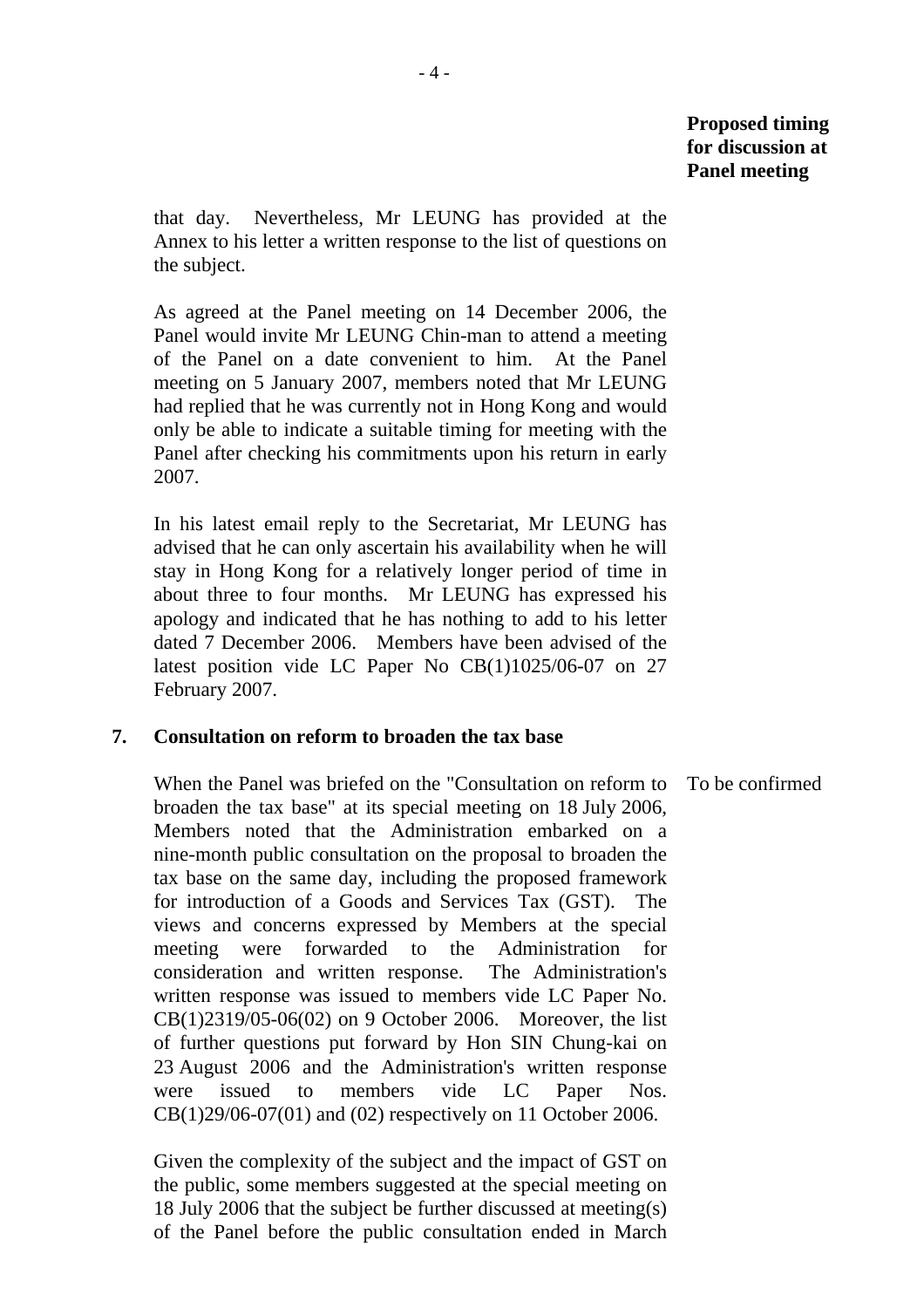2007.

 At the Panel meeting on 6 November 2006, FS advised that the an interim report on the public consultation would be released. The Chairman invited FS to report to the Panel on the outcome of the consultation in due course. The Administration provided a Legislative Council Brief on "Public Consultation on Tax Reform Interim Report" on 5 December 2006 (issued to members vide LC Paper No. CB(1)438/06-07). In the interim report, the Administration advised that having regard to views collected through the different channels, it is clear that the public is strongly against GST. The Administration considers that at this point in time there is insufficient public support nor are the conditions right for the introduction of GST. The Government will listen carefully and participate in public discussions, so that it can come up with a conclusion for the Government of the next term to consider when the consultation exercise ends in March 2007.

#### **8. Consultancy study on the feasibility of establishing insurance Policyholders' Protection Funds in Hong Kong**

 The Administration commissioned a consultancy study on the feasibility of establishing Policyholders' Protection Funds (PPFs) in Hong Kong in late 2002 and conducted a consultation exercise from December 2003 to March 2004 to invite public views on whether and how PPFs should be introduced in Hong Kong. To be confirmed

 At the Panel meeting on 1 March 2004, members were briefed on the findings of the consultancy study and proposed PPF options. The Administration undertook to consult the Panel on the way forward after the public consultation exercise.

 As advised by the Administration on 3 November 2006, the consultant has produced a draft final report containing an analysis of outcome derived from the public consultation exercise together with recommendations on the feasibility of introducing PPFs in Hong Kong. The Administration will map out a way forward taking into account latest international insurance regulatory developments and the growing popularity of investment-linked insurance products. The consultancy study is expected to complete in 2007-2008.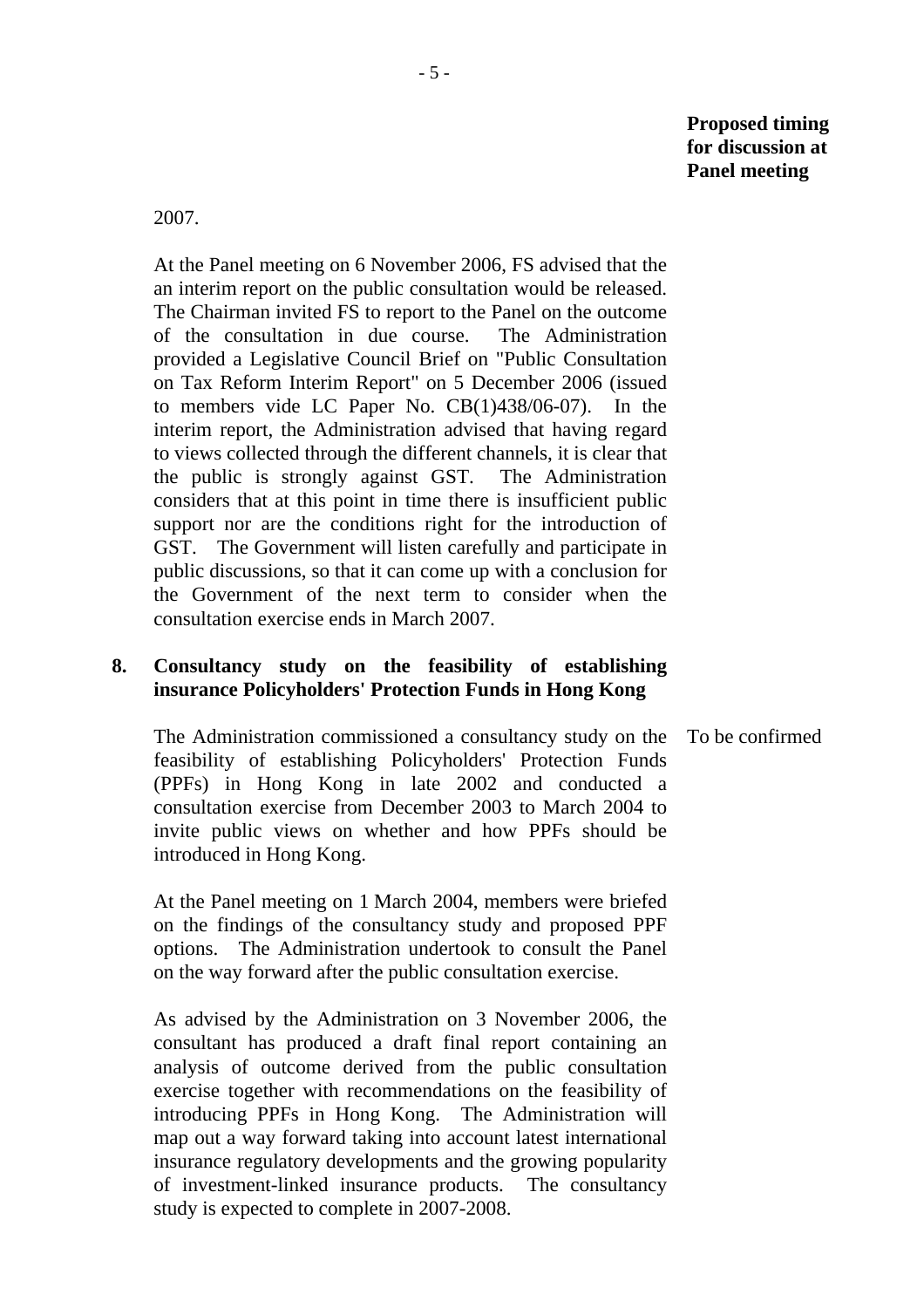## **9. Consultancy study on the supervisory framework of the assets of long term insurers in Hong Kong**

#### To be confirmed

 In October 2003, the Administration commissioned the consultancy study to examine the effectiveness of the current supervisory framework and to assess the need for further enhancement of the current framework for the protection of policyholders in Hong Kong.

 As advised by the Administration on 3 November 2006, the consultant has produced a series of reports covering areas such as study framework, review of the long term assets supervisory framework, preliminary options for establishing the long term assets valuation framework and safeguarding mechanism, public consultation strategy, etc. In view of an emerging international trend towards the adoption of risk based capital supervision, the Commissioner of Insurance is reviewing the need and timing for public consultation on this study. The consultancy study is expected to complete in 2007-2008.

#### **10. Proposal to write off a judgement debt**

 At the Panel meeting held on 6 June 2005, members were briefed on the Administration's proposal to write off a judgement debt which was considered irrecoverable. The debt was owed to the Government by an auctioneer hired by the former Government Supplies Department to conduct commercial disposal of unserviceable or obsolete government stores and confiscated goods. Members expressed concerns about actions taken by the Administration to recover the outstanding payments from the auctioneer and details of the Administration's internal investigation on the case including the disciplinary proceedings taken against the involving civil servants. It was agreed that the Panel would further discuss the proposal in due course after the Administration had provided the supplementary information requested by members. To be confirmed

 As advised by the Administration on 3 November 2006, it has referred the case to the Police for investigation into whether any criminal offence was involved with regard to the auctioneer. The Administration plans to further consult the Panel on the proposal to write off the judgement debt in due course when the results of the investigation concerned are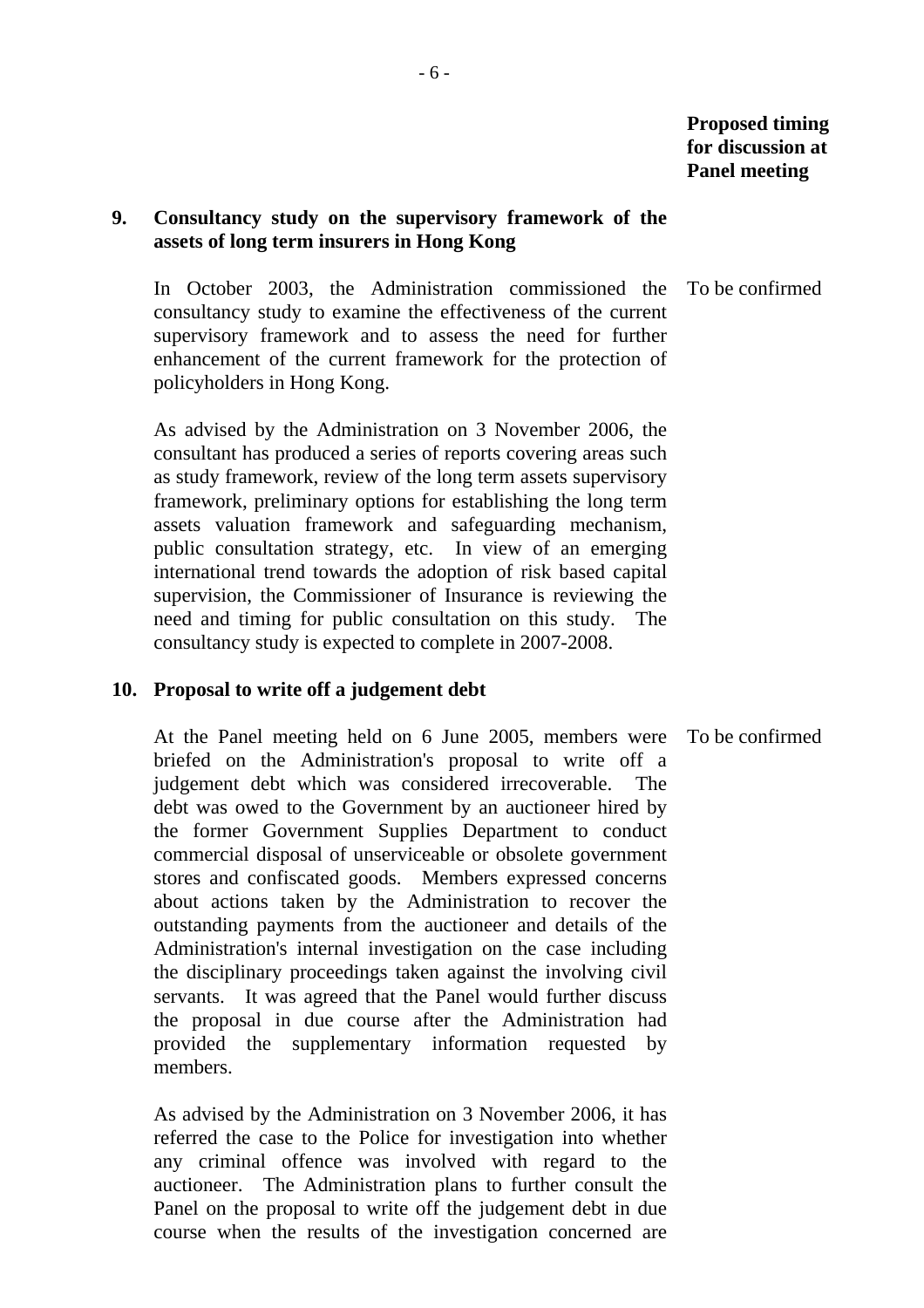available and then seek the approval of the Finance Committee on the proposal.

#### **11. Scheme for outsourcing summary bankruptcy cases**

 The purpose of the Bankruptcy (Amendment) Bill 2004 is to empower the Official Receiver to outsource debtor-petition summary bankruptcy cases to private-sector insolvency practitioners. The Bills Committee on Bankruptcy (Amendment) Bill 2004 requested the Administration to review the outsourcing scheme after implementation of the scheme. The Secretary for Financial Services and the Treasury undertook in his speech during the resumption of the Second Reading debate on the Bill at the Council meeting on 6 July 2005 that the Administration would review the outsourcing scheme 24 months after implementation of the scheme and report the outcome of the review to the LegCo. To be confirmed

 The Administration was invited to report the outcome of the review to the Panel in due course.

## **12. Briefing on the draft Companies (Amendment) Bill 2006**

 The Companies (Amendment) Bill 2006 aims to enable the To be confirmed introduction of a scripless securities market allowing securities to be issued and transferred electronically.

 As advised by the Administration on 3 November 2006, it will brief the Panel on the way forward in due course.

# **13. Introduction of a new category of "travel insurance agents"**

 At the Panel meeting held on 4 July 2005, members were briefed on the Administration's proposal to introduce a new category of "travel insurance agents" to facilitate travel agents to be registered as insurance agents for the sale of travel insurance. The Administration was requested to give further thought to the proposal and consider how the grave concern expressed by the insurance intermediaries could be addressed. To be confirmed

 At the Panel meeting held on 5 December 2005, members were briefed on the progress of the proposal. Members noted that the insurance industry had accepted the proposal after further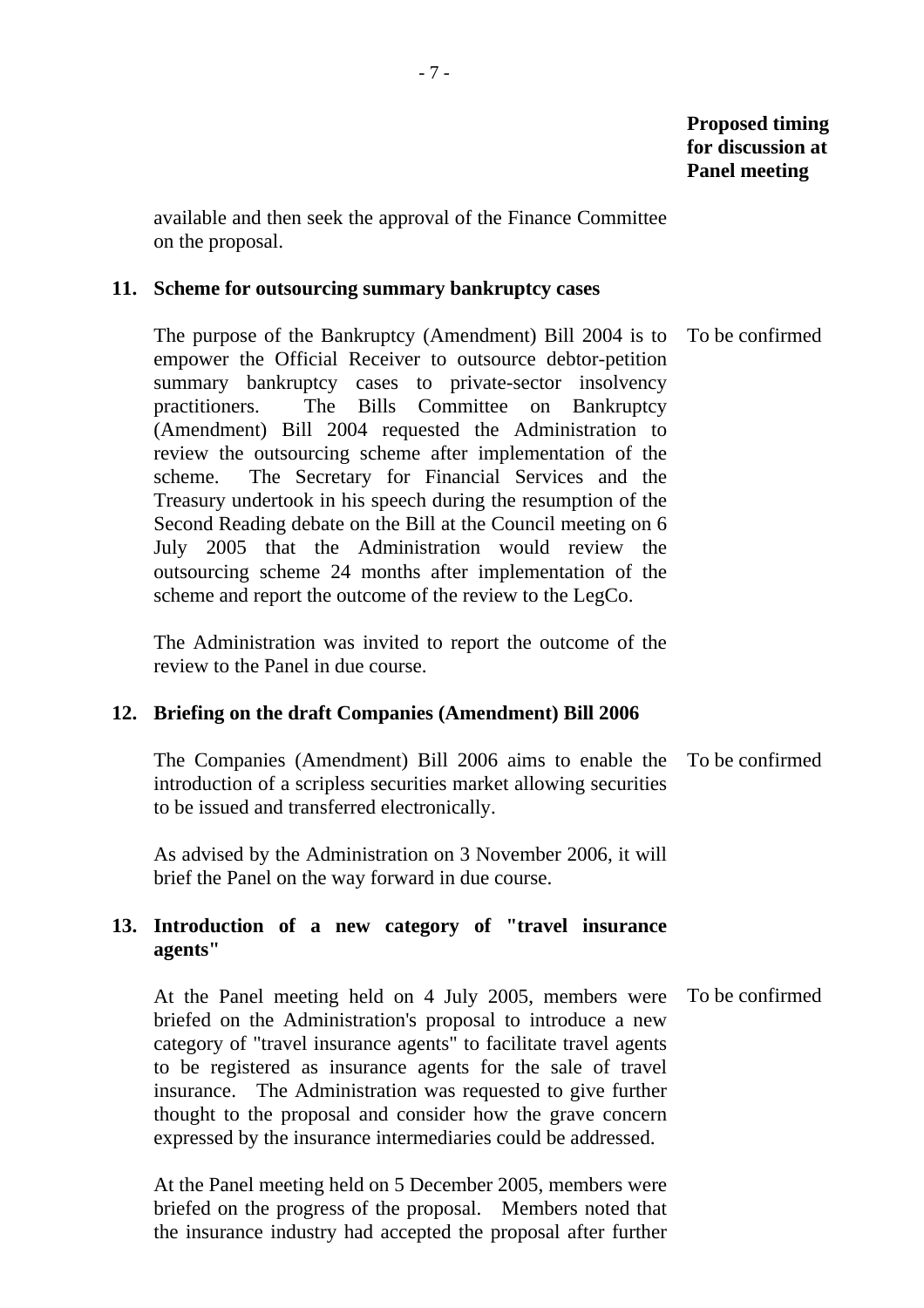discussion with the Administration. The Administration was requested to report to the Panel on the implementation of the "travel insurance agents" registration system about one year after the implementation of the system, including information on the number and percentage of travel agents who have passed the "Travel Insurance Agents Examination" and registered under the system, and the Administration's assessment of the effectiveness of the registration system and the impact of the system on the professional standards of insurance intermediaries.

As advised by the Administration on 3 November 2006, the new category of "travel insurance agents" was successfully introduced in the summer of 2006 and over 1400 travel agents have passed the requisite qualifying examination up to mid-October 2006. The Administration will provide a progress report to the Panel in the 2007-2008 session.

### **14. Proposal on sale and outsourcing of the funding and administration of loans made to students**

 At the Panel meeting held on 5 January 2006, the To be confirmed Administration briefed Members on its plan to sell off the portfolio and outsource the funding and administration of non means-tested student loans to the private sector. Given the possible impact of the proposal on the students having loans under the two non-means tested loan schemes concerned, Members urged the Administration to consult the Panel on Education (Education Panel) and relevant student bodies on the proposal before reverting to the Panel.

 When the subject was discussed at the special meeting of the Education Panel held on 26 January 2006, the following motion was passed:

"本委員會反對政府將免入息審查學生貸款出 售和外判予私營機構,並要求政府盡快完成檢 討整個學生貸款計劃,以達至協助有需要之學 生完成學業,而不至於畢業後長期負債。"

#### (English translation)

"That this Panel opposes the sale of the Government's non-means-tested student loan portfolio and the outsourcing of the funding and administration of these